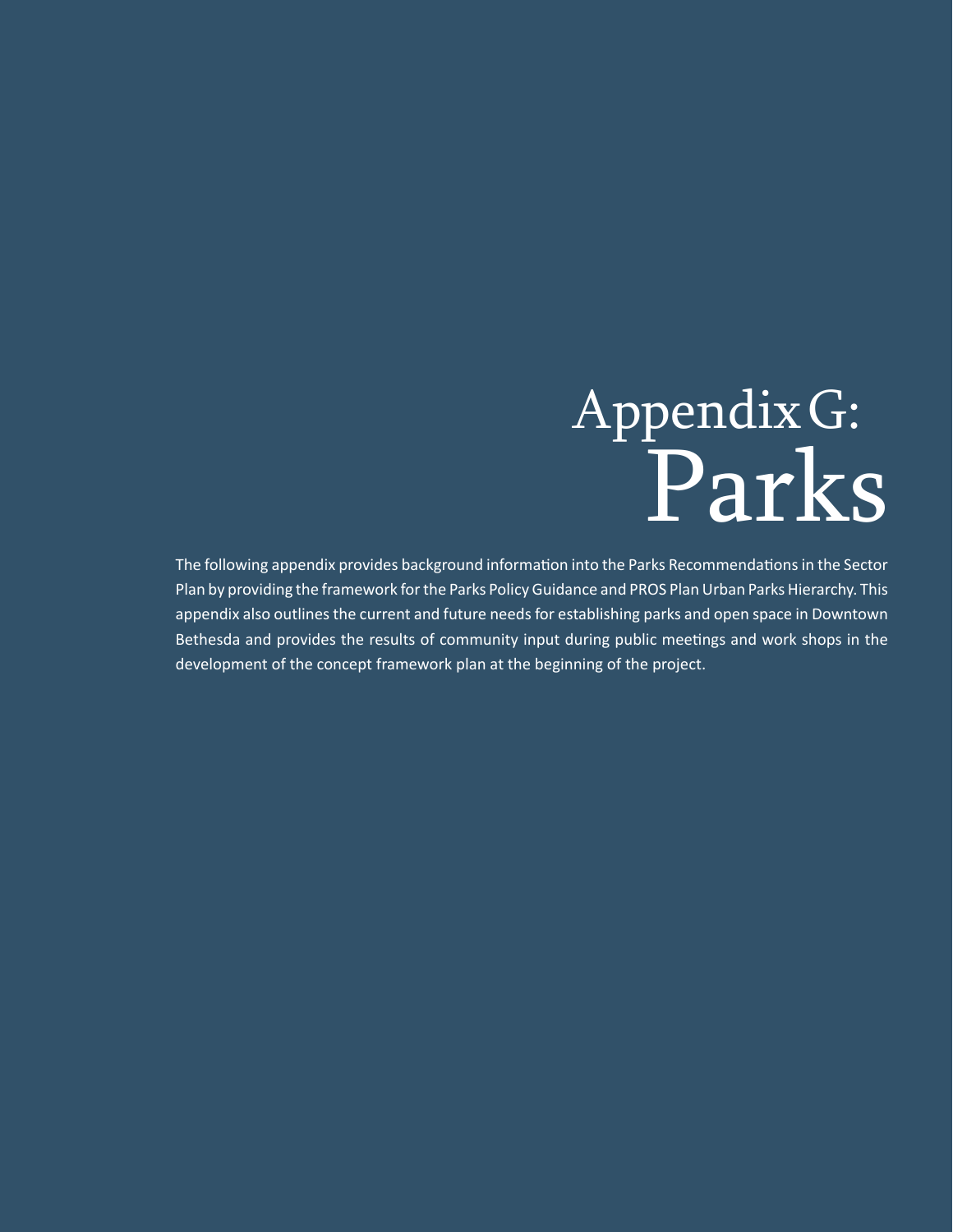#### **POLICY GUIDANCE**

The 2012 PROS Plan (PROS) focuses on how the parks and recreation system meets the needs of our growing population and continues to play a major role in shaping Montgomery County's high quality of life. A central component of PROS is its "Service Delivery Strategies" to ensure the "right parks" are put in the "right places." The strategies recommend the type, number and general location of lands and facilities needed to the Year 2022. Current and future plans for urban parks, trails, dog parks, community gardens, and other needed facilities are guided by PROS.

As the County becomes more urban, acquiring park sites in growth areas is increasingly difficult because of competition for land. The Urban Park Guidelines, approved by the Planning Board as part of PROS recommends that a system of parks and open spaces be provided for every urban master plan or sector plan area through a combination of public and private efforts.

#### **PROS Plan Urban Parks Hierarchy**

The Urban Parks Hierarchy is guidance outlined in the 2012 PROS Plan for the evaluation and creation of a more complete park, trail, and open space system. The hierarchy is as follows (page 22, PROS):

Each area master plan should include a system of open spaces based on the roles of each type of open space. The amount and size of open spaces may vary from plan to plan and should be directly proportional to the projected density, and adjusted to the pattern of existing open space and other factors such as community‐specific needs.

The following hierarchy should be applied to any new urbanizing area:

For the Sector Plan Area:

• Active recreation destinations located within or near the plan area, including courts, playgrounds, and lawn areas large enough for pick up soccer, festivals or events, etc.

• A central "civic green" urban park (Chapter 3), ranging in size from ½ to 2 acres, depending on projected densities, located in close proximity to a public transit hub, next to activating uses, with a mixture of hard and soft surfaces including a central lawn area for events

- An interconnected system of sidewalks and trails to connect parks and open spaces
- Wooded areas that will provide a sense of contact with nature

For each Urban Neighborhood: a neighborhood green, urban buffer park, or community use recreational park

For each Block: an urban square, plaza, or green area

For each Building: outdoor recreation space

For each Residence: private outdoor space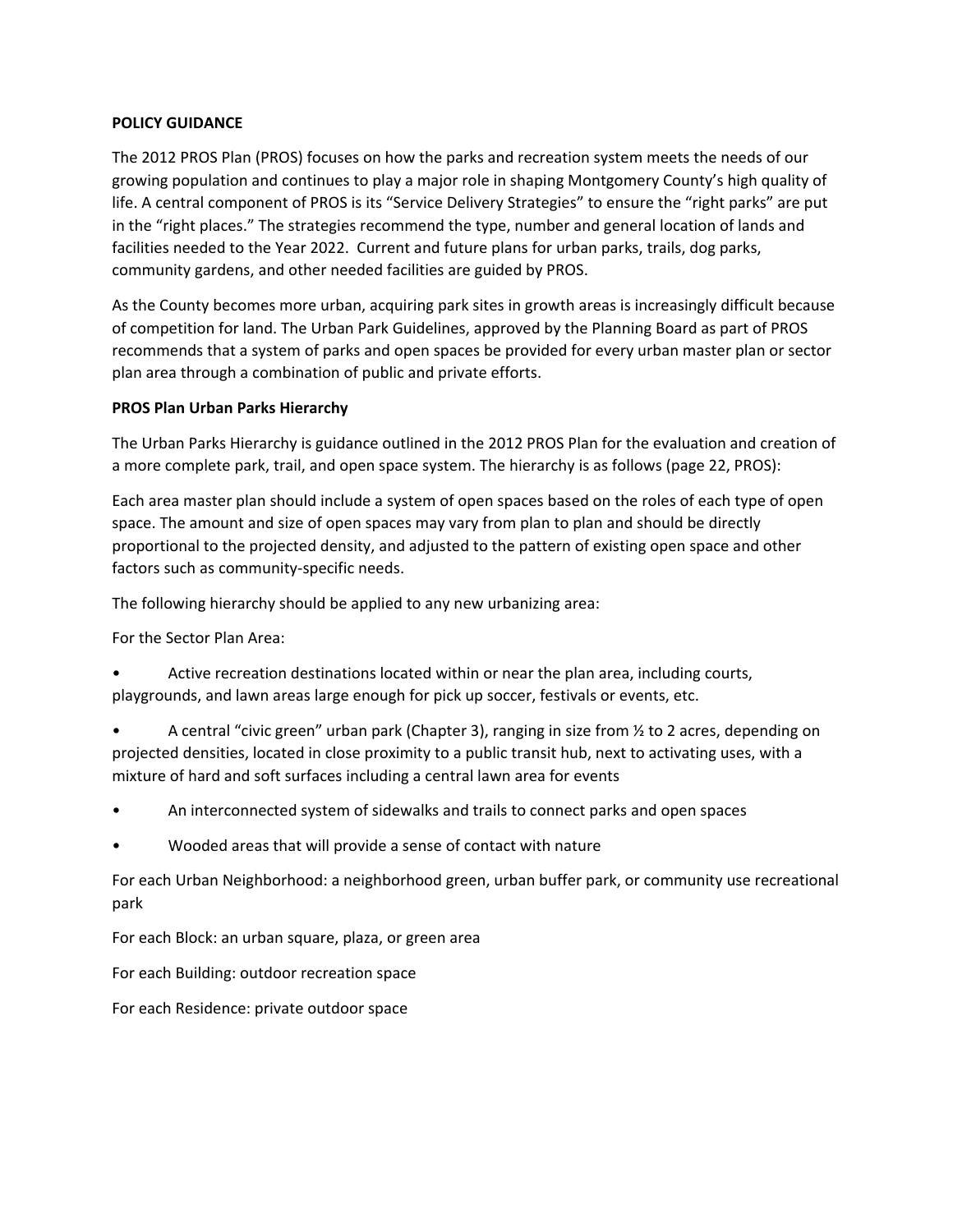#### **ESTABLISHING PARKS AND OPEN SPACE NEEDS IN BETHESDA, CURRENT AND FUTURE**

Park, Trail and Open Space needs for the Bethesda Downtown Plan area were determined through community input, during several public workshops and meetings, and online comment gathering, as well as the 2012 Parks, Recreation, and Open Space (PROS) Plan.

As outlined in the Bethesda Downtown Plan Briefing Book, existing parks, trails and open space in the area are provided through the following network of spaces:

• several urban buffer parks (Caroline Freeland Urban Park, Elm Street Urban Park, Battery Lane Urban Park, and Chase Avenue and Cheltenham Drive Urban Parks);

• the Capital Crescent Trail, a regionally significant transportation and recreation hard‐surface trail corridor;

• two publicly-owned and well-used public plazas (Veterans Park and the Barnes and Noble plaza space;

• Norwood Local Park, the largest park with recreational facilities in close proximity to the Bethesda Downtown area; and

• a series of underutilized privately‐owned and publicly accessible plaza spaces concentrated in the Central Business District part of the Downtown Plan area.

The Bethesda Downtown Plan area is a thriving urban and urbanizing Central Business District surrounded by affluent residential neighborhoods. This area provides a clear example of the historical approach to park planning for an urbanized area within Montgomery County: M‐NCPPC Parks are located on the perimeter of the downtown core, acting as buffers between the urban area and residential neighborhoods, while the urbanized area itself possesses few central traditional green park‐ like open spaces. The optional method developments of the 1980's produced many privately provided public use spaces that serve as plazas. The 1994 Bethesda CBD Sector Plan recognized that the public use spaces need to be improved to be safer, more visible, and welcoming to the public.

As Bethesda urbanized and no additional park spaces were built within the Sector Plan area, demand increased for walk‐to parks, park facilities, and open spaces. The PROS Plan and additional studies by Montgomery Parks indicate that there is unmet demand in the Bethesda‐North Bethesda part of the County for rectangular athletic fields, dog parks, skate parks, adult fitness equipment, community gardens, and community open space.

#### **COMMUNITY INPUT**

During the development of the Concept Framework Plan the following key questions were identified: How can Bethesda be improved with green spaces and connections?

- Where are the best places for focal points and gateways? Where is the heart of Bethesda?
- Where can parks provide a transition along the edges?

Throughout the extensive public outreach efforts for this plan, FIVE common themes emerged time after time as people commented about the open space system in Bethesda: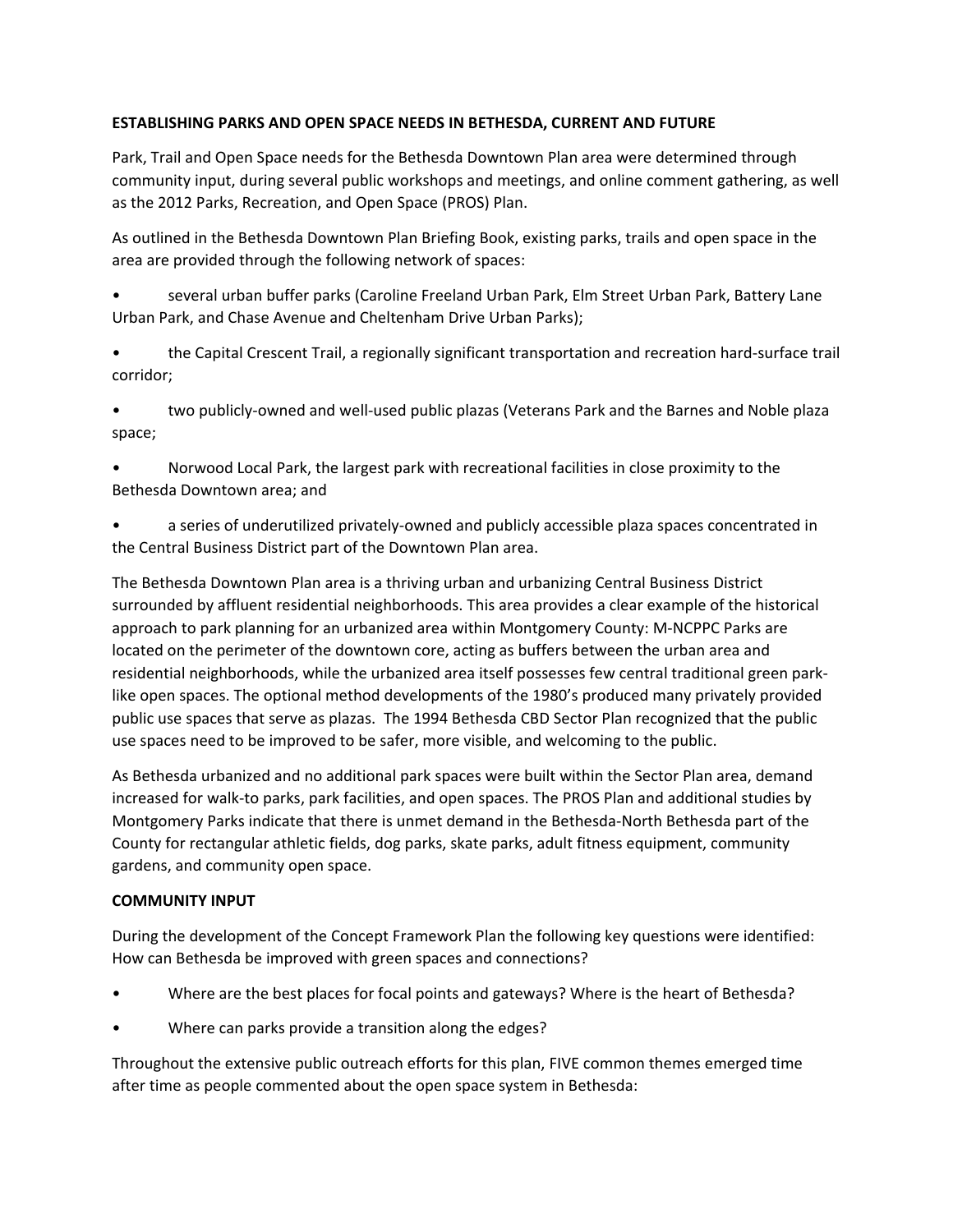- 1. Pressing Issues, Concerns and Dislikes of the existing open spaces
- 2. Existing places and amenities that there should be more of and/or should be expanded
- 3. Opportunities seen for improvement in existing spaces
- 4. Parks and Open Spaces that are loved and considered important
- 5. Solutions suggested for the Public to benefit from increased density

These comments were documented and placed in a summary chart and were used to develop the recommendations for the Concept Framework Plan.

### **OTHER OPEN SPACE**

#### **OPEN SPACE OWNED BY OTHER PUBLIC AGENCIES**

Two additional well‐used open spaces that are not owned by M‐NCPPC are Veterans Park, at the intersection of Woodmont Avenue and Norfolk Avenue, and the plaza outside of Barnes and Noble, at the intersection of Woodmont Avenue and Bethesda Avenue. Both of these spaces are Montgomery County Department of Transportation Rights‐of‐Way successfully converted to public plazas with seating, landscaping, and water features. In addition, the Montgomery County Recreation Department runs the Bethesda Pool, which is just south of downtown Bethesda.

#### **PRIVATELY‐OWNED PUBLIC USE SPACE**

For the last two decades, commercial and residential development provided a number of privately‐ owned and publicly accessible open spaces, in the form of plazas, larger sections of sidewalk, and landscaped seating areas. Many of these spaces, which act as the primary network of public spaces in downtown Bethesda, are not perceived as public space because they are either elevated above the street level or are partially hidden from the street within an interior courtyard. Public input from the public meetings with the Bethesda community indicated a desire for public realm improvements, including:

- Public space is not easily accessible because some are above street level
- Community residents do not have any knowledge of existing public spaces
- Too little green space and its decreasing, more and more taller buildings, narrow sidewalks, especially when tables are set up outside of restaurants, no "affordable" storefronts, inconsiderate bicyclists, too few public recreation facilities
- Lack of use of Metro Center Plaza, (i.e. ice rink programming)
- Lack of green space (space we have isn't used)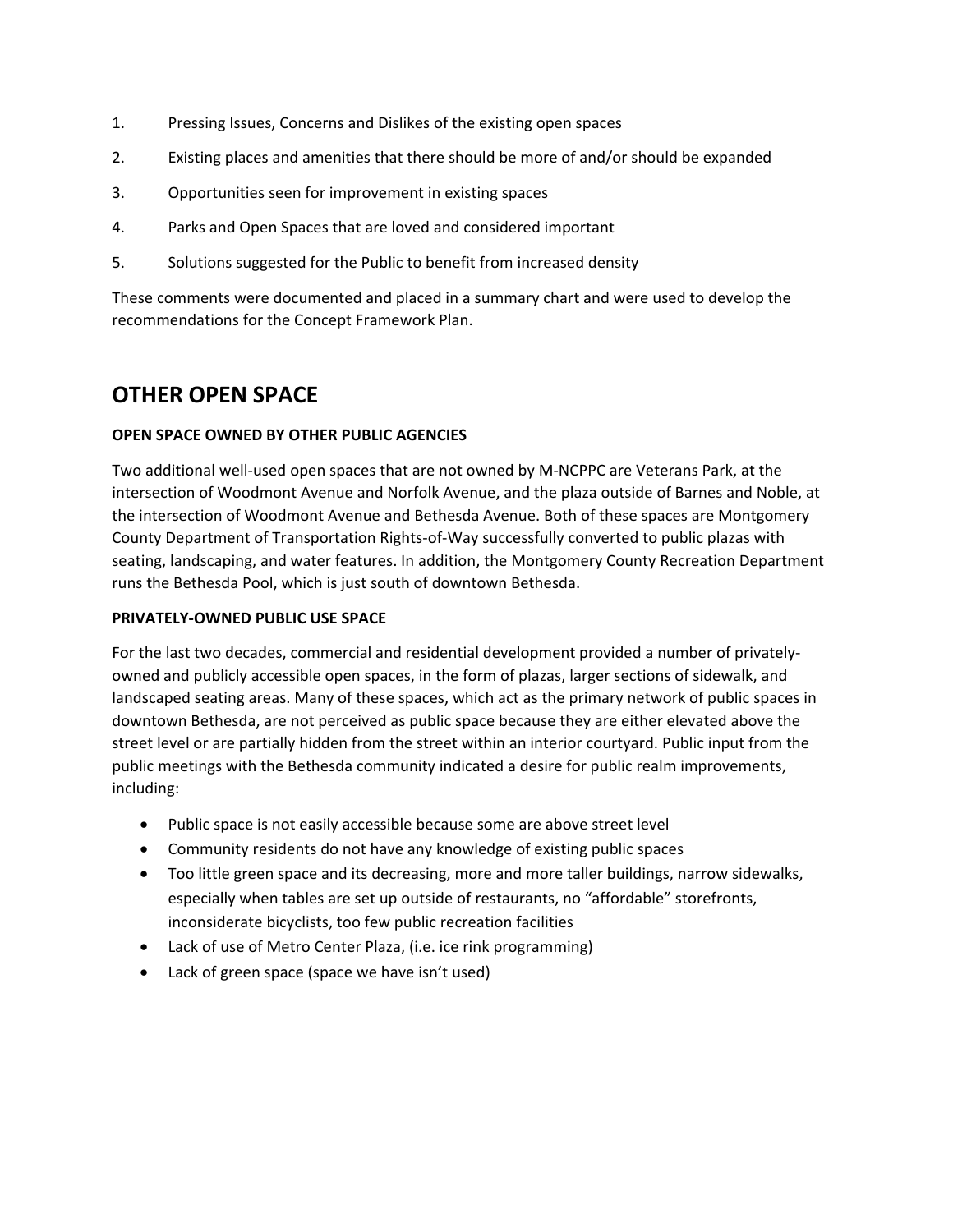Downtown Bethesda Park Plan - Public Input to Date on Parks, Open Spaces, Owntown Bethesda Park Plan - Public Input to Date on Parks, Open Spaces, Downtown Bethesda Park Plan – Public Input to Date on Parks, Open Spaces, Trails and Recreation, April 8, 2014

| Date of Input         | Concerns/Dislikes<br>Pressing Issues | Expand/Need more<br>of/Opportunities | Places you like/Love/think<br>are important | Solutions/Public Benefits<br>from Density |
|-----------------------|--------------------------------------|--------------------------------------|---------------------------------------------|-------------------------------------------|
| Notes from meeting at | lack of<br>Concerns of               | <b>Expand Elm Street</b>             | Love green space,                           | Should consider a                         |
| Writer's Center       | open space                           | park - Need for more parks           | walkability and is in favor of              | new zone - if under three                 |
| November 14, 2013     | Not enough                           | - Create a large green space         | mass transit. Public transit is             | acres there is no open                    |
|                       | provisions for green space           |                                      | a good thing. CCT is a great                | space requirement; what                   |
|                       | and public amenities;                |                                      | feature to escape the busy                  | little we have is not                     |
|                       | <b>b</b><br>acquisition of land f    |                                      | area of the city                            | usable                                    |
|                       | sidewalks                            |                                      | Artery Plaza and                            | Community                                 |
|                       | Community                            |                                      | open space/pocket parks                     | should get more public                    |
|                       | residents do not have any            |                                      | make Bethesda livable.                      | benefits from various                     |
|                       | knowledge of existing public         |                                      |                                             | development projects                      |
|                       | spaces                               |                                      |                                             |                                           |
|                       | green<br>Not enough                  |                                      |                                             |                                           |
|                       | the<br>space is available in         |                                      |                                             |                                           |
|                       | community                            |                                      |                                             |                                           |
|                       | Public space is not                  |                                      |                                             |                                           |
|                       | easily accessible because            |                                      |                                             |                                           |
|                       | some are above street level          |                                      |                                             |                                           |
| Group <sub>2</sub>    | access<br>Better trail               |                                      | Capital Crescent<br>I.                      |                                           |
| Drop in Meeting       |                                      |                                      | Trails<br>$\mathbf I$                       |                                           |
|                       | Better connectivity                  |                                      |                                             |                                           |
|                       | spaces<br>More open                  |                                      |                                             |                                           |
| Group <sub>2</sub>    | New gateway places                   |                                      | Common areas                                |                                           |
| Drop in Meeting       |                                      |                                      | Veterans park<br>$\circ$                    |                                           |
|                       |                                      |                                      | Area by Barnes and<br>$\circ$               |                                           |
|                       |                                      |                                      | Noble                                       |                                           |
| Drop in Meeting       |                                      |                                      | Civic venue in                              |                                           |
|                       |                                      |                                      | Bethesda for graduations,                   |                                           |
|                       |                                      |                                      | etc.                                        |                                           |
| Drop in meeting       |                                      |                                      | Outdoor public                              |                                           |
|                       |                                      |                                      | pool/Rec                                    |                                           |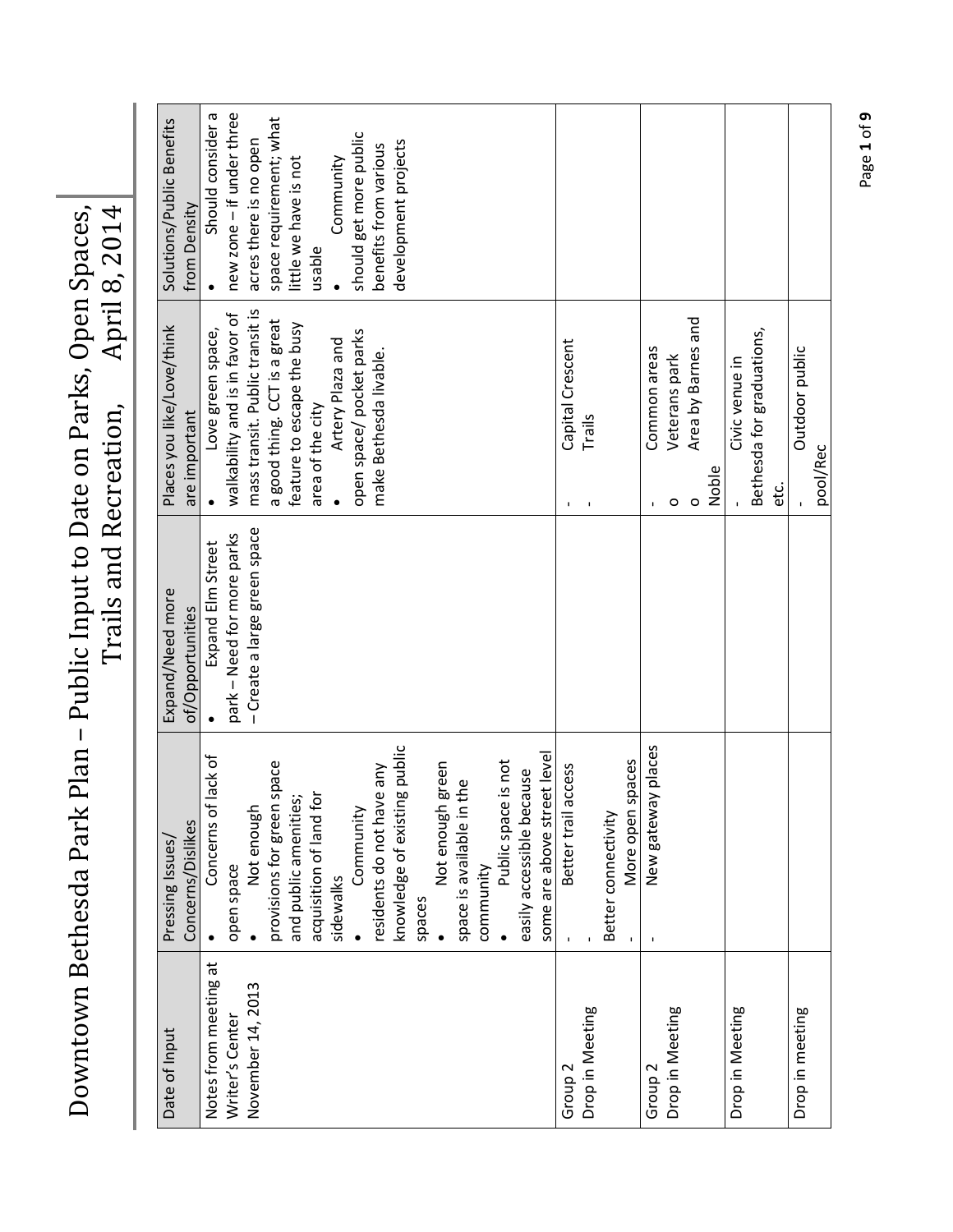| April 8, 2014<br>Public Input to Date on Parks, Open Spaces,<br>Trails and Recreation,<br>nesda Park Plan – P<br>nacı<br>Betr |           |  |
|-------------------------------------------------------------------------------------------------------------------------------|-----------|--|
|                                                                                                                               |           |  |
|                                                                                                                               | owntown l |  |

|                      |                                 | Indoor play space           |  |
|----------------------|---------------------------------|-----------------------------|--|
| Kick-off meeting Nov | traffic-speed of                | Walkability, small          |  |
| 4,2013               | cars, noisy restaurants - late  | town feel, Capital Crescent |  |
| Group <sub>1</sub>   | night service, very limited     | Trail, Landmark Theater     |  |
|                      | public gathering                |                             |  |
|                      | driven<br>places/parks, realtor |                             |  |
|                      | development                     |                             |  |
| Kick-off meeting Nov | uneven brick                    | Can walk to stores,         |  |
| 4,2013               | sidewalks make walking          | restaurants and Crescent    |  |
| Group <sub>1</sub>   | difficult especially for        | Trail                       |  |
|                      | disabled, poor street           |                             |  |
|                      | lighting in spots, shortage of  |                             |  |
|                      | green space                     |                             |  |
| Kick-off meeting Nov | lack of a real urban            | Nightlife and art           |  |
| 4,2013               | park/gathering space            | venues, walkability/safety, |  |
| Group <sub>1</sub>   |                                 | open space/ streetscapes    |  |
| Kick-off meeting Nov | Too little green                | Bethesda Row,               |  |
| 4,2013               | space and its decreasing,       | green spaces                |  |
| Group <sub>1</sub>   | more and more taller            |                             |  |
|                      | buildings, narrow sidewalks,    |                             |  |
|                      | especially when tables are      |                             |  |
|                      | set up outside of               |                             |  |
|                      | restaurants, no "affordable"    |                             |  |
|                      | storefronts, inconsiderate      |                             |  |
|                      | bicyclists, too few public      |                             |  |
|                      | recreation facilities           |                             |  |
| Kick-off meeting Nov | Not enough space                | Bethesda avenue,            |  |
| 4,2013               | (inside<br>for public gathering | Woodmont and Capital        |  |
| Group <sub>1</sub>   | 5i<br>and out), concerned       | Crescent Trail              |  |
|                      | John's church will be           |                             |  |
|                      | isolated, real estate driving   |                             |  |
|                      | decisions                       |                             |  |

Page **2** of **9**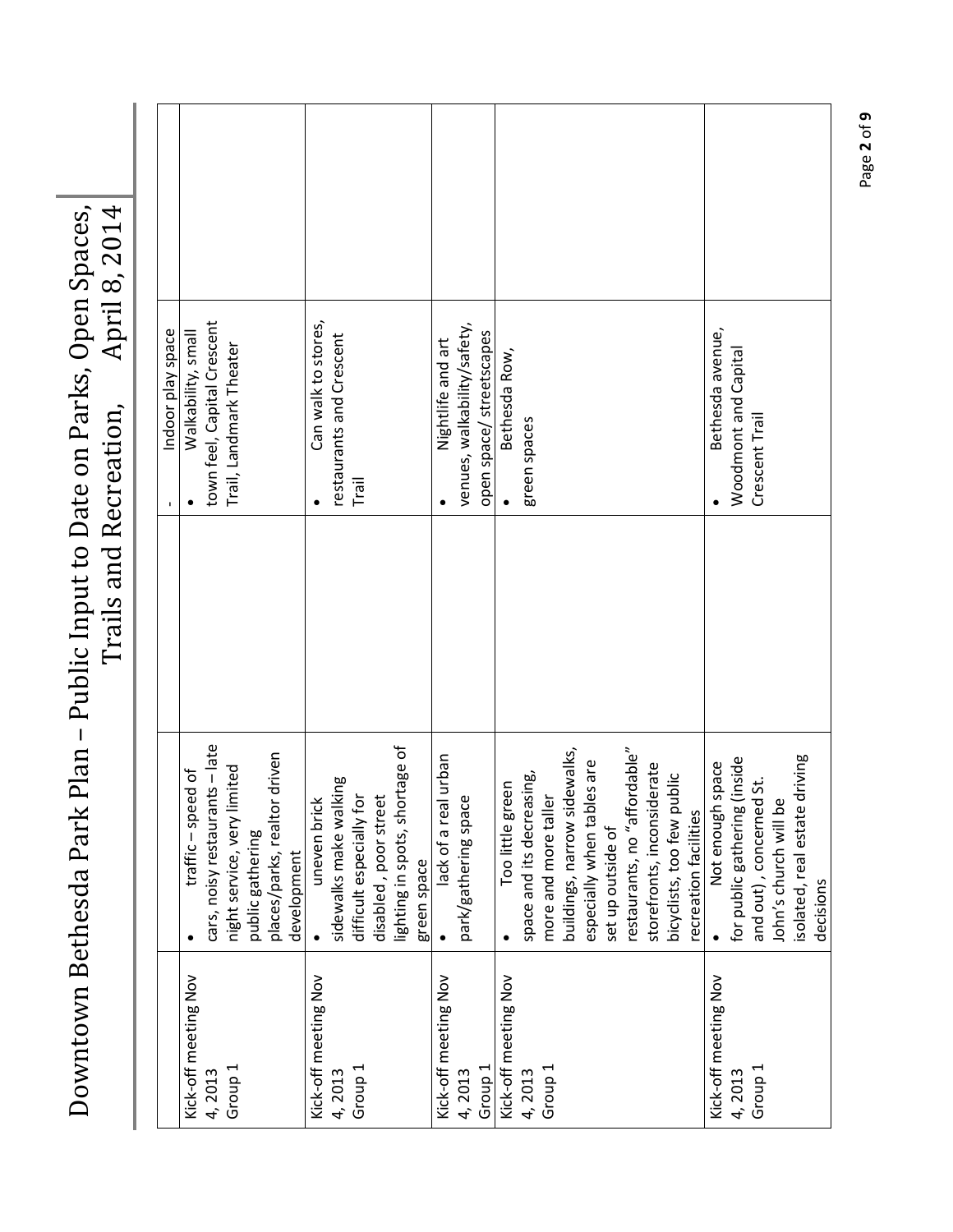|  | Retail on Bethesda   | and Woodmont Ave, Barnes | and Noble, Theaters, Trails | Bethesda Row, St.    | John's Episcopal Church, | Capital Crescent Trail | Barnes and Noble     |                            |                               |                                                      |                           | Barnes and Noble,    |                             |                       |                    |                            | B and N<br>$\bullet$   |                           |                    | Crescent Trail,      |        |                    | Veterans Park        |        |                    | Space for fresh,     | local farm markets on a | regular basis, maintaining | open space for other | outdoor events, art venues | -theater, live music, etc., |
|--|----------------------|--------------------------|-----------------------------|----------------------|--------------------------|------------------------|----------------------|----------------------------|-------------------------------|------------------------------------------------------|---------------------------|----------------------|-----------------------------|-----------------------|--------------------|----------------------------|------------------------|---------------------------|--------------------|----------------------|--------|--------------------|----------------------|--------|--------------------|----------------------|-------------------------|----------------------------|----------------------|----------------------------|-----------------------------|
|  |                      |                          |                             |                      |                          |                        |                      |                            |                               |                                                      |                           |                      |                             |                       |                    |                            |                        |                           |                    |                      |        |                    |                      |        |                    |                      |                         |                            |                      |                            |                             |
|  | pace<br>Gathering sp | indoor/outdoor in Center |                             | Lack of green space  |                          |                        | Gas stations,        | density, building heights, | parking, lack of use of Metro | Center Plaza, (i.e. ice rink<br>programming) loss of | current affordable units, | Balancing diversity  | and livability, creation of | pocket parks in urban | context, providing | commercial for daily needs | Lack of diversity, too | few young adults, lack of | urban open space   |                      |        |                    |                      |        |                    |                      |                         |                            |                      |                            |                             |
|  | Kick-off meeting Nov | 4,2013                   | Group <sub>1</sub>          | Kick-off meeting Nov | 4,2013                   | Group <sub>1</sub>     | Kick-off meeting Nov | 4,2013                     | Group <sub>1</sub>            |                                                      |                           | Kick-off meeting Nov | 4,2013                      | Group <sub>1</sub>    |                    |                            | Kick-off meeting Nov   | 4,2013                    | Group <sub>1</sub> | Kick-off meeting Nov | 4,2013 | Group <sub>1</sub> | Kick-off meeting Nov | 4,2013 | Group <sub>1</sub> | Kick-off meeting Nov | 4,2013                  | Group <sub>1</sub>         |                      |                            |                             |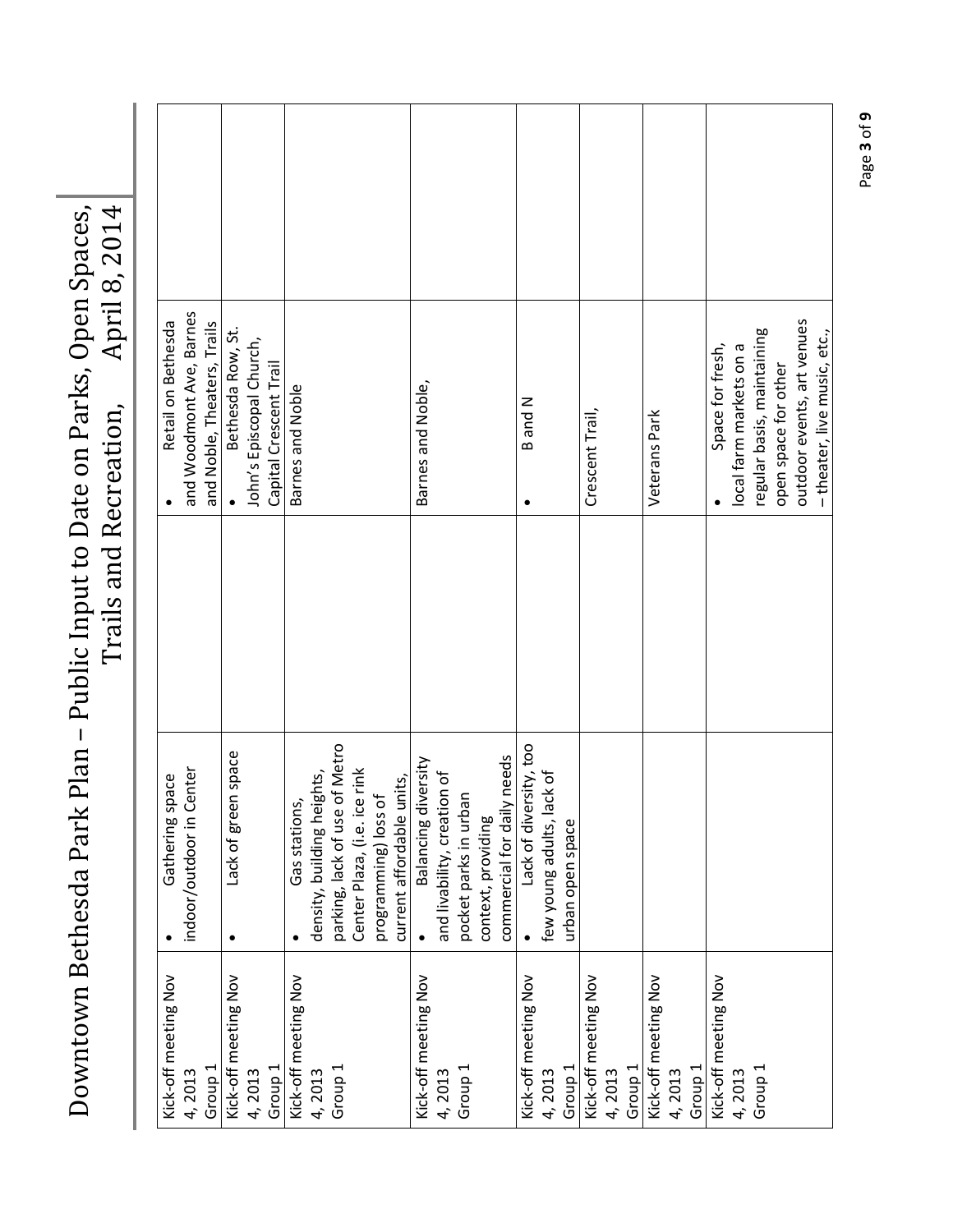Downtown Bethesda Park Plan - Public Input to Date on Parks, Open Spaces, Owntown Bethesda Park Plan - Public Input to Date on Parks, Open Spaces, Downtown Bethesda Park Plan – Public Input to Date on Parks, Open Spaces, Trails and Recreation, April 8, 2014

|                                |                        |                              | promoting helping to<br>survive and thrive |                           |
|--------------------------------|------------------------|------------------------------|--------------------------------------------|---------------------------|
| Kick-off meeting Nov<br>4,2013 |                        |                              | Cap Crescent Trail,                        |                           |
| Group <sub>1</sub>             |                        |                              |                                            |                           |
| Kick-off meeting Nov           |                        |                              | Outdoor seating<br>٠                       |                           |
| Group <sub>1</sub><br>4,2013   |                        |                              |                                            |                           |
| Kick-off meeting Nov           | access<br>Better trail | Capital Crescent             | Capital Crescent                           | propose                   |
| 4,2013                         |                        | Trail-widen the trail.       | Trail                                      | relocating above ground   |
| Group <sub>2</sub>             |                        | Rest areas, benches          | Common areas                               | parking garages           |
|                                |                        | Please pool the              | (Veterans Park)                            | underground and           |
|                                |                        | public spaces to create      |                                            | constructing parks above  |
|                                |                        | larger and better gathering  |                                            | the underground           |
|                                |                        | places                       |                                            | garages. We are losing    |
|                                |                        | Taller buildings on/near     |                                            | open space in Bethesda    |
|                                |                        | public transportation (Metro |                                            | and need to create        |
|                                |                        | Center, southern portal)     |                                            | additional space for      |
|                                |                        |                              |                                            | parks. I am talking about |
|                                |                        |                              |                                            | relocating public garages |
|                                |                        |                              |                                            | underground such as the   |
|                                |                        |                              |                                            | Elm Street garage and     |
|                                |                        |                              |                                            | the large public garage   |
|                                |                        |                              |                                            | on Woodmont near the      |
|                                |                        |                              |                                            | Lionsgate and Black       |
|                                |                        |                              |                                            | Restaurant; Financing for |
|                                |                        |                              |                                            | the relocating of the     |
|                                |                        |                              |                                            | garages underground       |
|                                |                        |                              |                                            | could come from           |
|                                |                        |                              |                                            | developers' contributing  |
|                                |                        |                              |                                            | to a relocation fund in   |
|                                |                        |                              |                                            | exchange for higher       |

Page **4** of **9**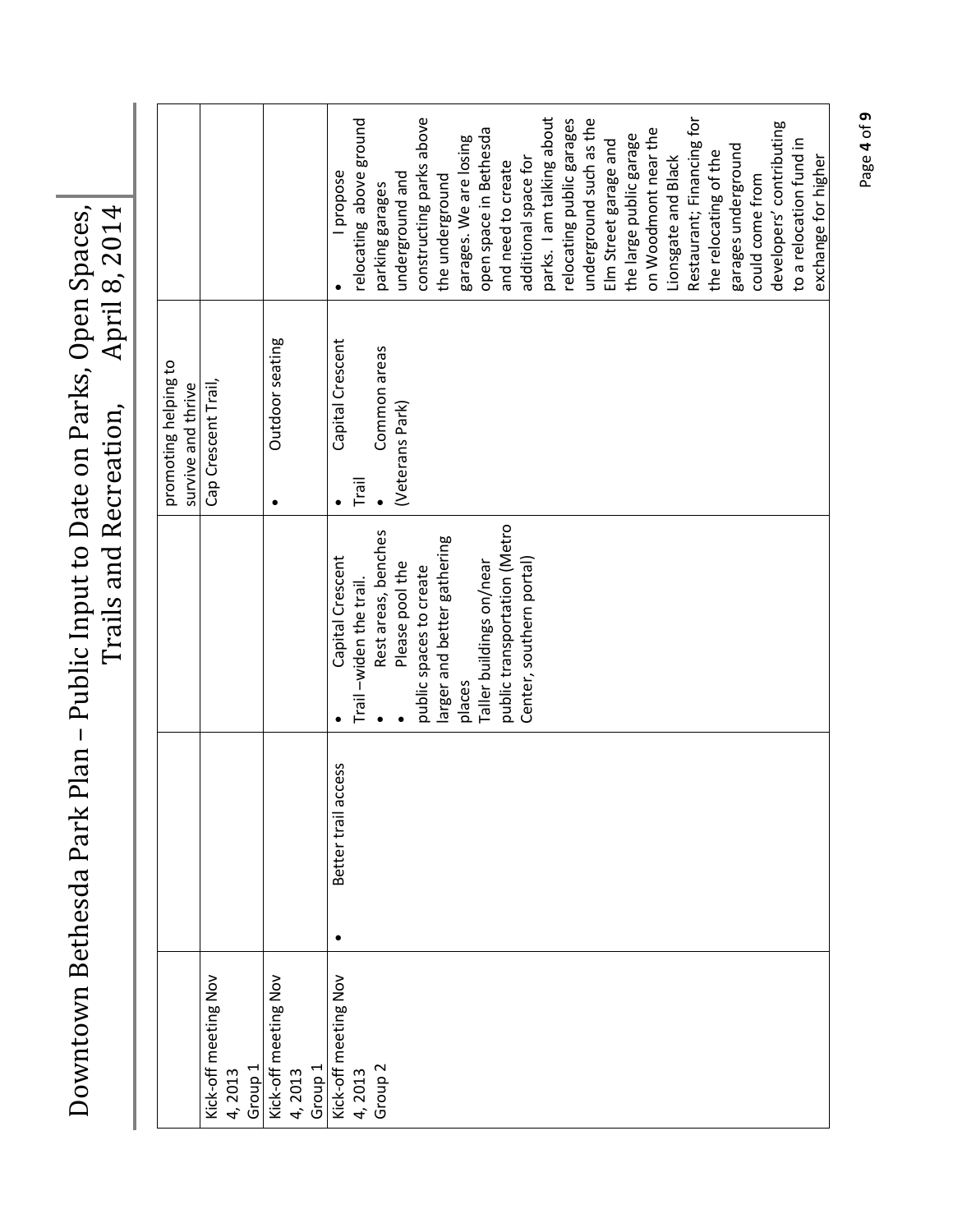|                      |                                  |                           | density and building<br>heights. Parks could |
|----------------------|----------------------------------|---------------------------|----------------------------------------------|
|                      |                                  |                           | include a skating rink,                      |
|                      |                                  |                           | water park, space for                        |
|                      |                                  |                           | concerts, art shows etc.                     |
|                      |                                  |                           | Ellis Gordon                                 |
| Kick-off meeting Nov | park<br>Not enough               | Green space, parks,       |                                              |
| 4,2013               | spaces                           | theater, local convenient |                                              |
| Group <sub>2</sub>   | Density has                      | moderately priced         |                                              |
|                      | overwhelmed Norwood Park         | restaurants that are      |                                              |
|                      | ful space<br>which has most usef | accessible, convenient    |                                              |
|                      |                                  | shopping without a mall.  |                                              |
| Kick-off meeting Nov | iverse<br>More and d             | Open space/park           |                                              |
| 4,2013               | gathering places in addition     | areas                     |                                              |
| Group <sub>2</sub>   | to Barnes and Noble              |                           |                                              |
|                      | fountain                         |                           |                                              |
| Kick-off meeting Nov | Need connection of               |                           |                                              |
| 4,2013               | lie.<br>residential area to tr   |                           |                                              |
| Group <sub>2</sub>   |                                  |                           |                                              |
| Kick-off meeting Nov | There is a need for              |                           |                                              |
| 4,2013               | more park/open space in the      |                           |                                              |
| Group <sub>2</sub>   | CBD                              |                           |                                              |
| Kick-off meeting Nov | Unsafe/poorly                    | Barnes and Noble          |                                              |
| 4,2013               | defined open space               | Plaza                     |                                              |
| Group <sub>3</sub>   |                                  |                           |                                              |
| Kick-off meeting Nov | More walkable                    | Capital Crescent          |                                              |
| 4,2013               | streets/better public space      | Trail                     |                                              |
| Group <sub>3</sub>   |                                  |                           |                                              |
| Kick-off meeting Nov | n space<br>Lack of gree          |                           |                                              |
| 4,2013               | (space we have isn't used)       |                           |                                              |
| Group <sub>3</sub>   | playing<br>Not enough            |                           |                                              |
|                      | fields                           |                           |                                              |

Downtown Bethesda Park Plan - Public Input to Date on Parks, Open Spaces, Downtown Bethesda Park Plan – Public Input to Date on Parks, Open Spaces, Trails and Recreation, April 8, 2014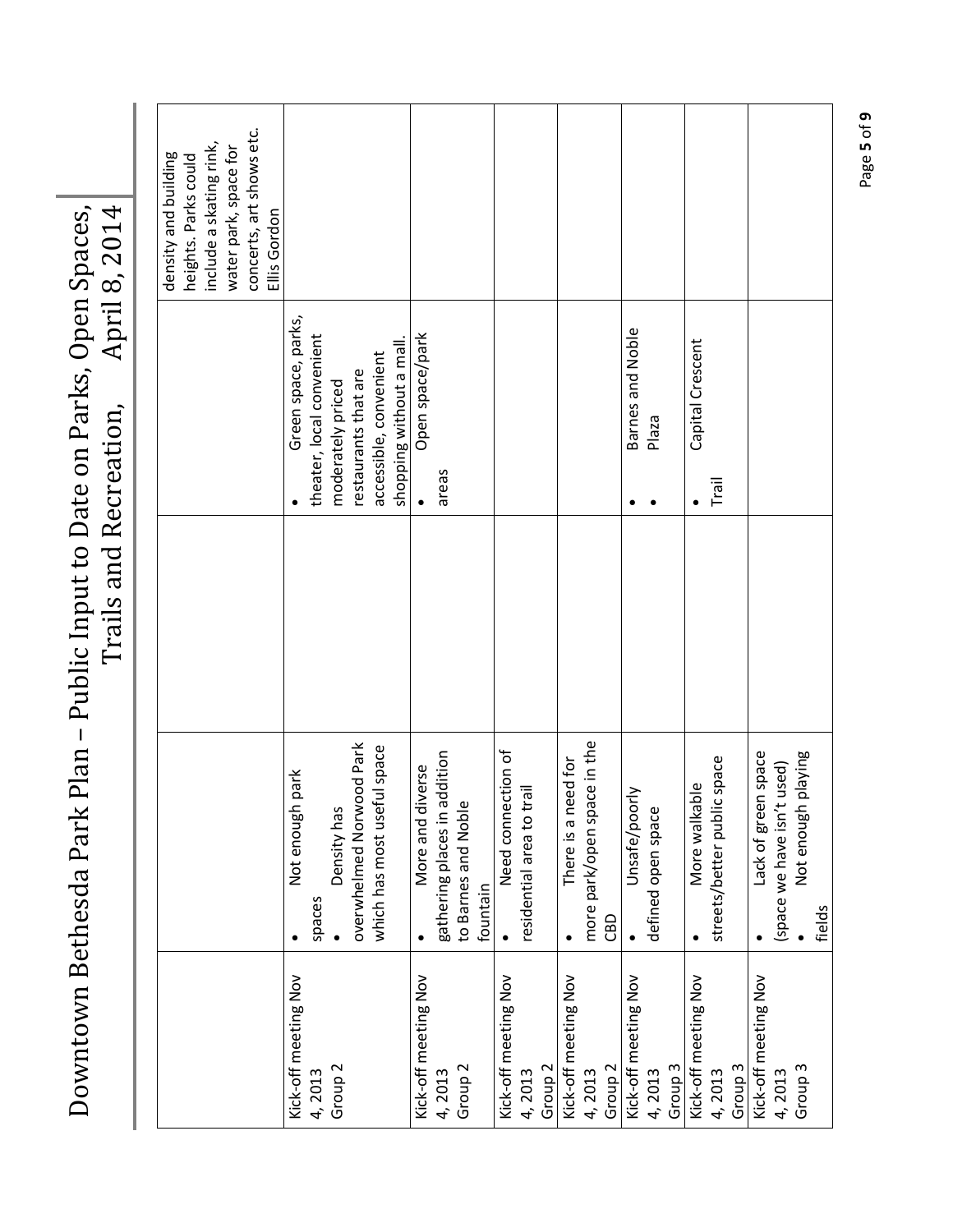| 18, 2014<br>April                                                                                          |  |
|------------------------------------------------------------------------------------------------------------|--|
|                                                                                                            |  |
| da Park Plan - Public Input to Date on Parks, Open Spaces,  <br>Trails and Recreation,<br>Downtown Bethesd |  |

| + Green areas-exist<br>ones well used                |                                           | Capital Crescent<br>Trail                 | Pocket parks<br>$\bullet$                 | Community gathers<br>Linear parks         | Metro plaza-<br>Shady areas<br>opportunity | Capital Crescent<br>Trail                 | and outdoor movies. Access<br>the blizzards of 2010. Taste<br>structures enable me to go<br>Beryl Neuman's comment<br>out from my home during<br>Bethesda, dance concerts,<br>to grocery stores close by.<br>Likes: Sky bridges: these<br>hosting of events, Dance<br>of Bethesda, BUP and its<br>card: |
|------------------------------------------------------|-------------------------------------------|-------------------------------------------|-------------------------------------------|-------------------------------------------|--------------------------------------------|-------------------------------------------|---------------------------------------------------------------------------------------------------------------------------------------------------------------------------------------------------------------------------------------------------------------------------------------------------------|
|                                                      |                                           |                                           |                                           |                                           |                                            | Lack of dog parks                         |                                                                                                                                                                                                                                                                                                         |
| blocks<br>-Current open<br>spaces in interior of     | etro<br>-Probs w/M<br>Plaza               | g open<br>Disappearin<br>space            |                                           |                                           |                                            |                                           | Better access to<br>trails and to businesses                                                                                                                                                                                                                                                            |
| Kick-off meeting Nov<br>Group <sub>4</sub><br>4,2013 | Kick-off meeting Nov<br>Group 4<br>4,2013 | Kick-off meeting Nov<br>Group 5<br>4,2013 | Kick-off meeting Nov<br>Group 5<br>4,2013 | Kick-off meeting Nov<br>Group 5<br>4,2013 | Kick-off meeting Nov<br>Group 5<br>4,2013  | Kick-off meeting Nov<br>Group 5<br>4,2013 | CONVERSATIONS AND<br>OTHER COMMENTS<br>'COMMENT CARDS'<br>FROM INDIVIDUAL                                                                                                                                                                                                                               |

Page **6** of **9**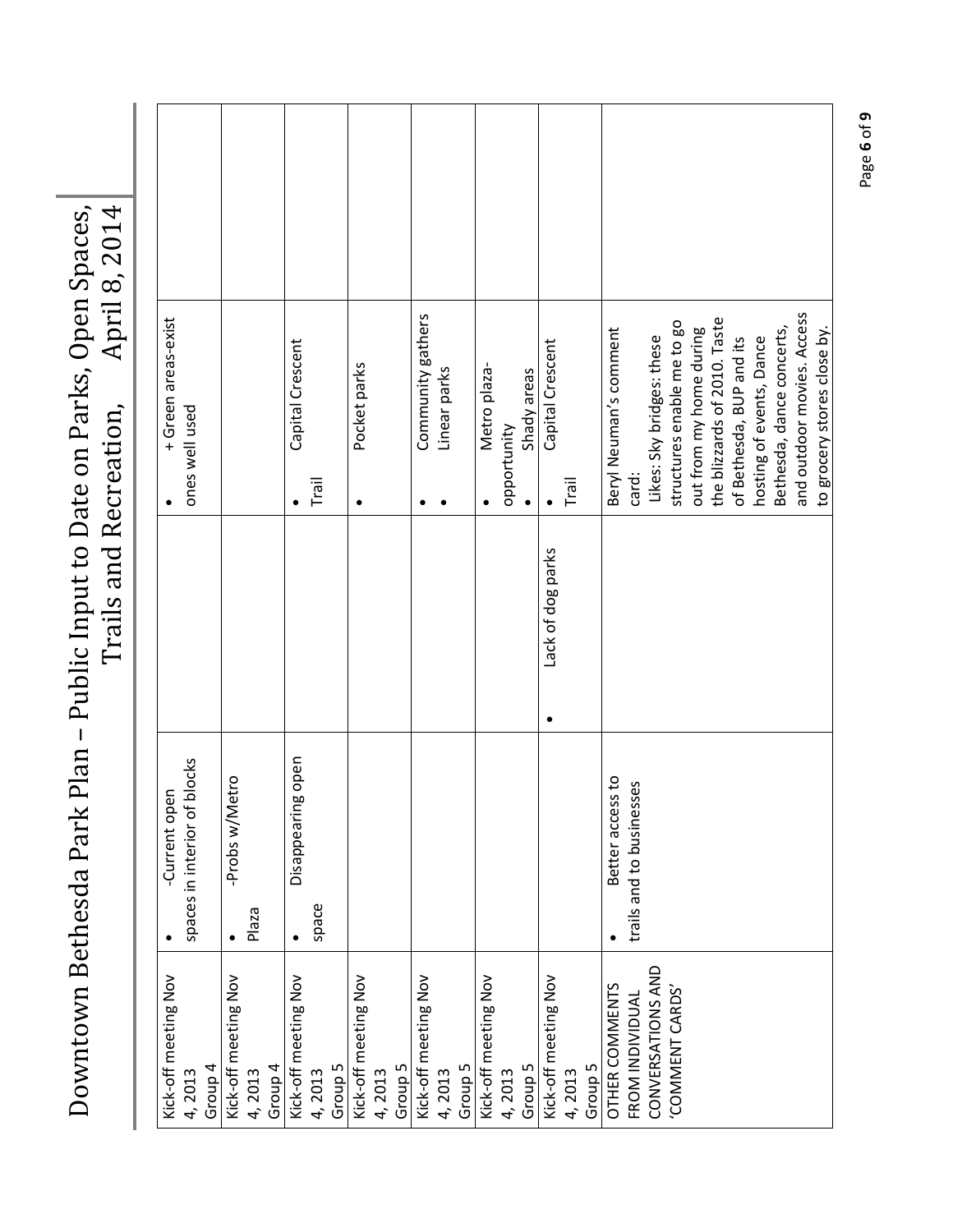|                                      |                            |                                          | Important Places: Sky<br>bridges          |                                     |
|--------------------------------------|----------------------------|------------------------------------------|-------------------------------------------|-------------------------------------|
| Public feedback on                   | Too many dead-             | Metro center (not                        | Keep Woodmont                             | Keep the art and                    |
| Parks and Open space<br>from March 1 | inaccessible public spaces | really a meeting place but<br>should be) | Capital crescent<br>East green open space | other open areas as part<br>of deal |
| Visioning Session                    |                            | More linkages                            | trail, Norwood Park                       |                                     |
|                                      |                            | needed between districts /               | entrance walkability from                 |                                     |
|                                      |                            | neighborhoods (example of                | Friendship Heights to                     |                                     |
|                                      |                            | Bradley center comment:                  | Bethesda                                  |                                     |
|                                      |                            | "Bradley Center has lots of              | Preserve light                            |                                     |
|                                      |                            | nice small shops but not                 | around open spaces                        |                                     |
|                                      |                            | easy to get there by biking              |                                           |                                     |
|                                      |                            | and walking")                            |                                           |                                     |
|                                      |                            | The open space at                        |                                           |                                     |
|                                      |                            | the pancake house needs                  |                                           |                                     |
|                                      |                            | redesign                                 |                                           |                                     |
|                                      |                            | Need more alleys                         |                                           |                                     |
|                                      |                            | like Bethesda Lane to                    |                                           |                                     |
|                                      |                            | improve access and be                    |                                           |                                     |
|                                      |                            | interesting in and of                    |                                           |                                     |
|                                      |                            | themselves                               |                                           |                                     |
|                                      |                            |                                          |                                           |                                     |
|                                      |                            | Create great                             |                                           |                                     |
|                                      |                            | gathering places                         |                                           |                                     |
|                                      |                            | Open spaces feel                         |                                           |                                     |
|                                      |                            | "secret", unknown and are                |                                           |                                     |
|                                      |                            | underutilized - reposition               |                                           |                                     |
|                                      |                            | Open spaces for ALL                      |                                           |                                     |
|                                      |                            | GROUPS                                   |                                           |                                     |
|                                      |                            | Heart and soul in all                    |                                           |                                     |
|                                      |                            | centers                                  |                                           |                                     |
|                                      |                            | Farmers market and                       |                                           |                                     |

Downtown Bethesda Park Plan - Public Input to Date on Parks, Open Spaces, Downtown Bethesda Park Plan – Public Input to Date on Parks, Open Spaces, Trails and Recreation, April 8, 2014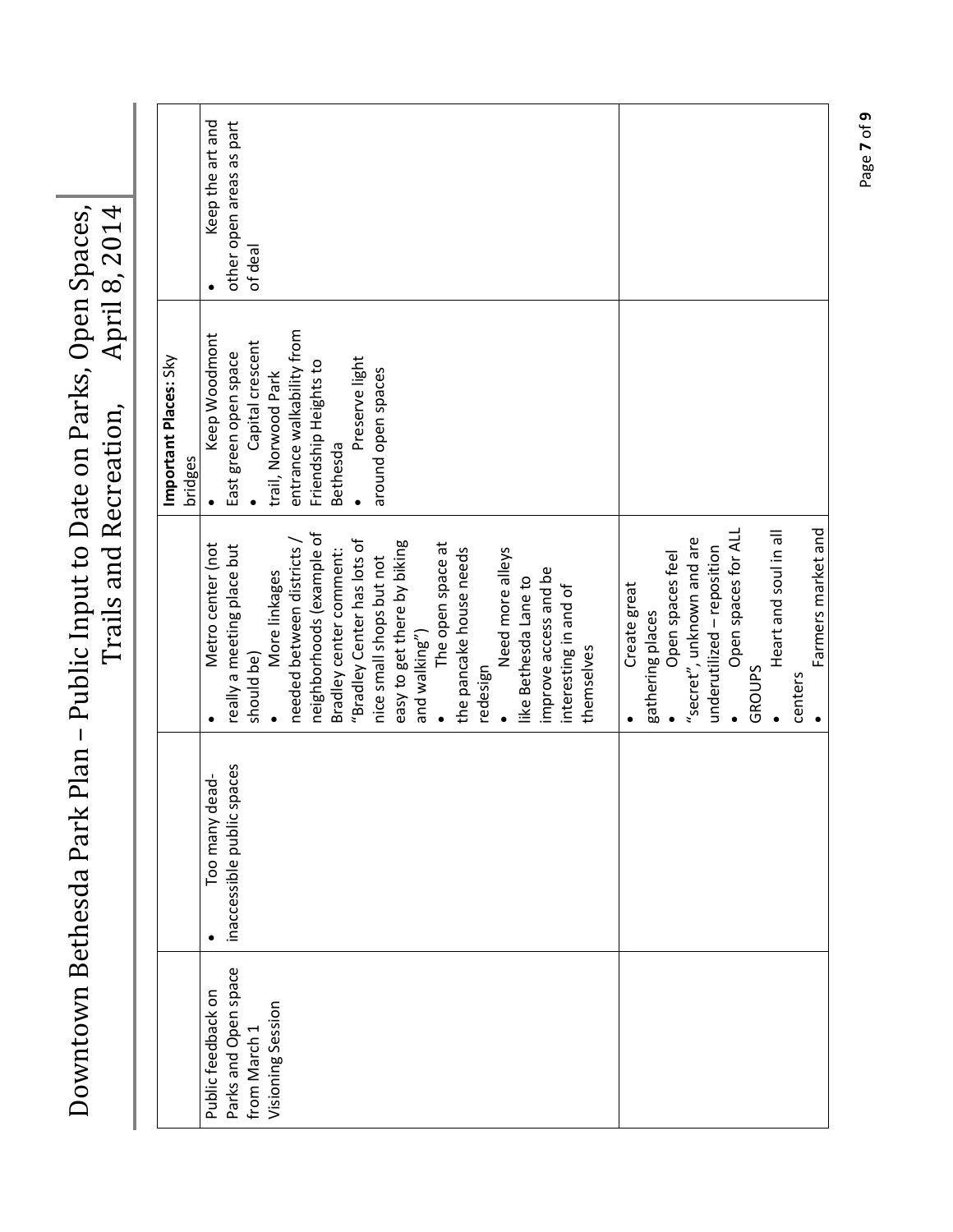| Downtown Bethesda Park | Plan - Public Input to Date on Parks, Open Spaces,<br>Trails and Recreation, | April 8, 2014 |
|------------------------|------------------------------------------------------------------------------|---------------|
|                        |                                                                              |               |
|                        | Elm Street Park combo                                                        |               |
|                        | Usable green spaces                                                          |               |
|                        | on top of high rise buildings                                                |               |
|                        | Well-designed                                                                |               |
|                        | public meeting space                                                         |               |
|                        | instead of small limited use                                                 |               |
|                        | open space                                                                   |               |
|                        | The open space at                                                            |               |
|                        | the pancake house needs                                                      |               |
|                        | redesign                                                                     |               |
|                        | Need to make                                                                 |               |
|                        | Metro Center Plaza more                                                      |               |
|                        | inviting and green                                                           |               |
|                        | Create great                                                                 |               |
|                        | gathering places                                                             |               |
|                        | Bethesda Metro /                                                             |               |
|                        | Bus Station: invest in                                                       |               |
|                        | cosmetic and landscape                                                       |               |
|                        | improvements                                                                 |               |
|                        | Clearly defined / re-                                                        |               |
|                        | positioned                                                                   |               |
|                        | open/green/gathering                                                         |               |
|                        | space, including dog parks                                                   |               |
|                        | and farmers market                                                           |               |
|                        | Open spaces feel                                                             |               |
|                        | "secret", unknown and are                                                    |               |
|                        | underutilized - reposition                                                   |               |
|                        | Open spaces for ALL                                                          |               |
|                        | <b>GROUPS</b>                                                                |               |
|                        | More and bigger                                                              |               |
|                        | green spaces                                                                 |               |
|                        | Need GREEN                                                                   |               |

Page **8** of **9**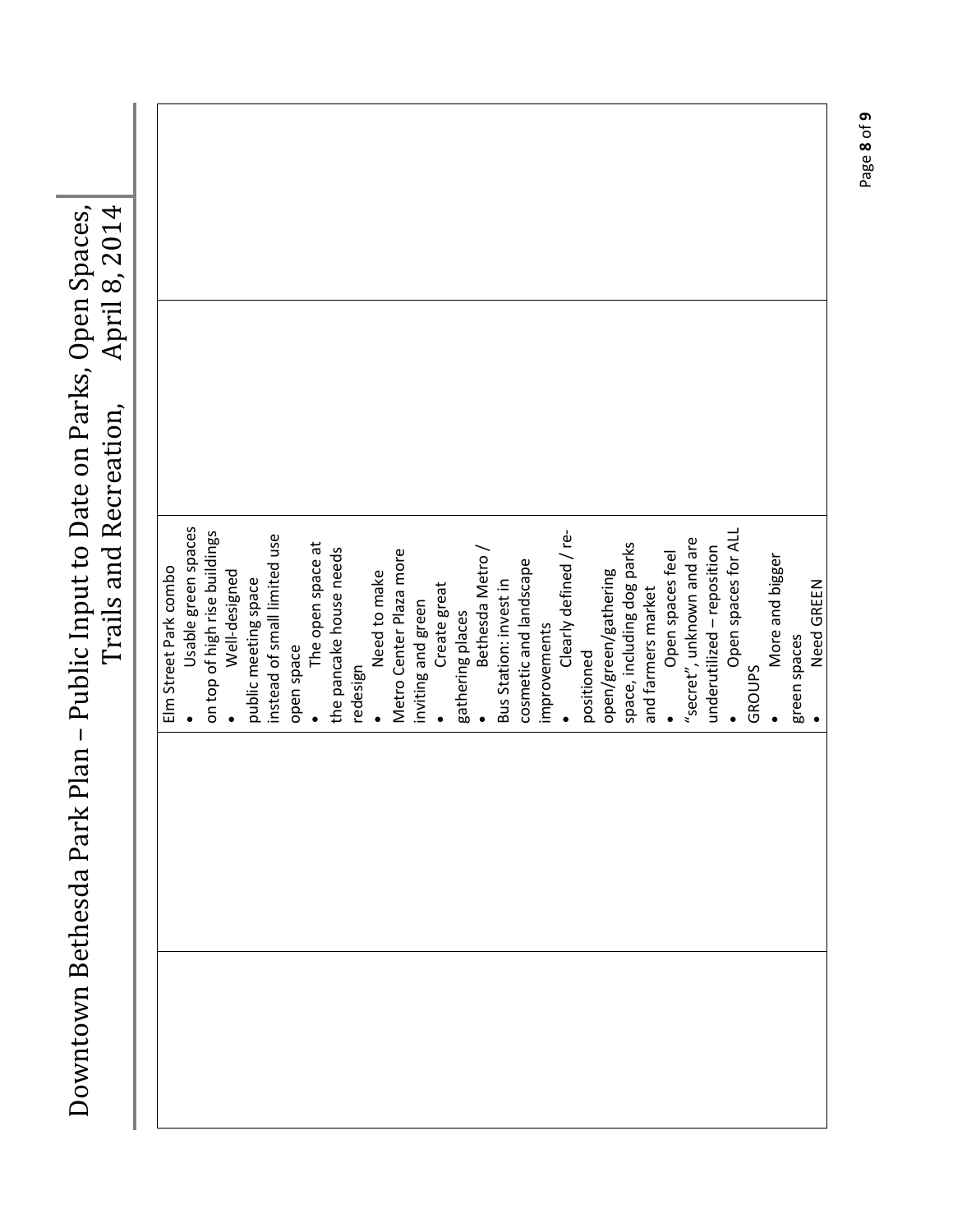| Plan – Public Input to Date on Parks, Open Spaces,<br>April 8, 2014<br>Trails and Recreation,<br><b>Oowntown Bethesda Park</b> | connections (no sterile | canyons) | Dog Parks | Need more alleys / | paseos | Need more green | spaces small areas with | benches and tables | Need ball / soccer | play fields | Anticipate | infrastructure needs of 20 | years from now (Green | open space is an | infrastructure need) | Create great | gathering places | Dog parks and | Farmers market | Multi-generational | play structures: benches; | activities; dog parks; athletic | fields | Pocket parks - 24hr | activity | Community gardens | Heart and soul in all | centers |  |
|--------------------------------------------------------------------------------------------------------------------------------|-------------------------|----------|-----------|--------------------|--------|-----------------|-------------------------|--------------------|--------------------|-------------|------------|----------------------------|-----------------------|------------------|----------------------|--------------|------------------|---------------|----------------|--------------------|---------------------------|---------------------------------|--------|---------------------|----------|-------------------|-----------------------|---------|--|
|                                                                                                                                |                         |          |           |                    |        |                 |                         |                    |                    |             |            |                            |                       |                  |                      |              |                  |               |                |                    |                           |                                 |        |                     |          |                   |                       |         |  |